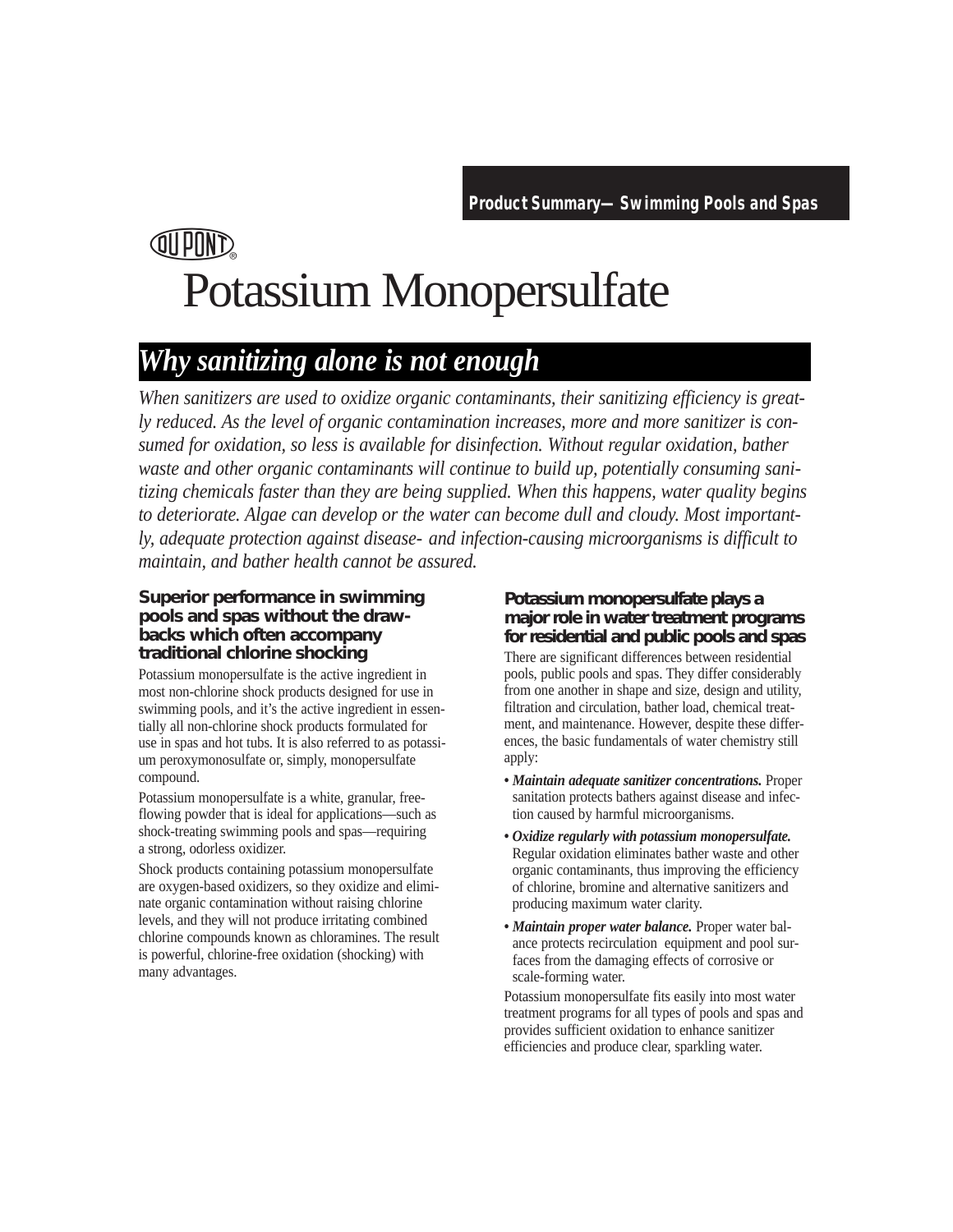## *Potassium monopersulfate is easy to use*

*Potassium monopersulfate can be added to pool water day or night, and swimming can resume after a short waiting period to allow for adequate mixing and dispersion throughout the pool. No mixing is required—potassium monopersulfate is completely soluble in water and dissolves quickly. Broadcast monopersulfate shock slowly and uniformly over the surface of the water, adding about two-thirds of the total dose over the deep end. Shock with the filter running to ensure complete mixing and good circulation.*

#### **Sanitation + Oxidation = Successful water treatment**

Sanitation refers to the use of sanitizers to disinfect pool and spa water by killing pathogenic organisms including bacteria, viruses and other microorganisms which can cause disease and infection. Effective sanitation protects bathers against these hazards.

Oxidation (shocking) involves the addition of chemical oxidizers to pool and spa water to burn up organic contamination from various sources:

- Bathers introduce a significant amount of waste through perspiration and body oils, cosmetic products, and sunscreen and suntan lotions.
- External forces like wind and rain introduce many additional contaminants.

These contaminants can build up and exert a demand on available sanitizer. Regular oxidation works together with sanitation to maintain clear, sparkling water, free from disease- and infection-causing microorganisms.

#### **How to use potassium monopersulfate**

#### *For residential swimming pools*

Potassium monopersulfate is the oxidizer of choice, whether the pool is constructed of gunite and plaster, vinyl liner, or painted concrete. It eliminates the need to shock with heavy chlorine doses which can bleach and fade vinyl liners and painted surfaces. For pools with moderate daily use, add potassium monopersulfate weekly at a dose of one pound per 10,000 gallons of pool water. More frequent and/or heavier doses may be required when bather loads are extremely heavy or following heavy rains or high winds.

Potassium monopersulfate is also an ideal oxidizer for winterizing applications. It oxidizes and destroys

contaminants and prolongs the activity of sanitizer residuals throughout the long winter months.

#### *For public swimming pools*

Oxidizing with potassium monopersulfate offers significant advantages for public pools, particularly when dealing with the burden of heavy public pool bather loads, which result in a lot of bather waste.

Chlorine products are often used for shocking public pools, but there are serious drawbacks to using excessive chlorine. When used in heavy doses, chlorine readily reacts with many contaminants in pool water to produce foul-smelling and irritating combined chlorine compounds called chloramines. Chloramines can be simple compounds, such as monochloramine, or they can be much more complex, like the organic chloramines. Organic chloramines can be quite resistant to oxidation by free chlorine, and they can persist long after chlorine shocking.

In addition to generating irritating and persistent combined chlorine compounds, shocking with chlorine can also raise chlorine residuals to unacceptable levels, requiring dechlorination to lower the chlorine level, or requiring that the pool be closed to the public until the level of chlorine drops to an acceptable range.

Regular shocking with potassium monopersulfate provides sufficient oxidation to destroy these contaminants, thus promoting maximum sanitizer efficiency. Since monopersulfate is chlorine-free, it will not form irritating combined chlorine compounds. Potassium monopersulfate is especially well suited for indoor pools where odors and irritation from high chlorine shock doses and persistent chloramine residuals are magnified.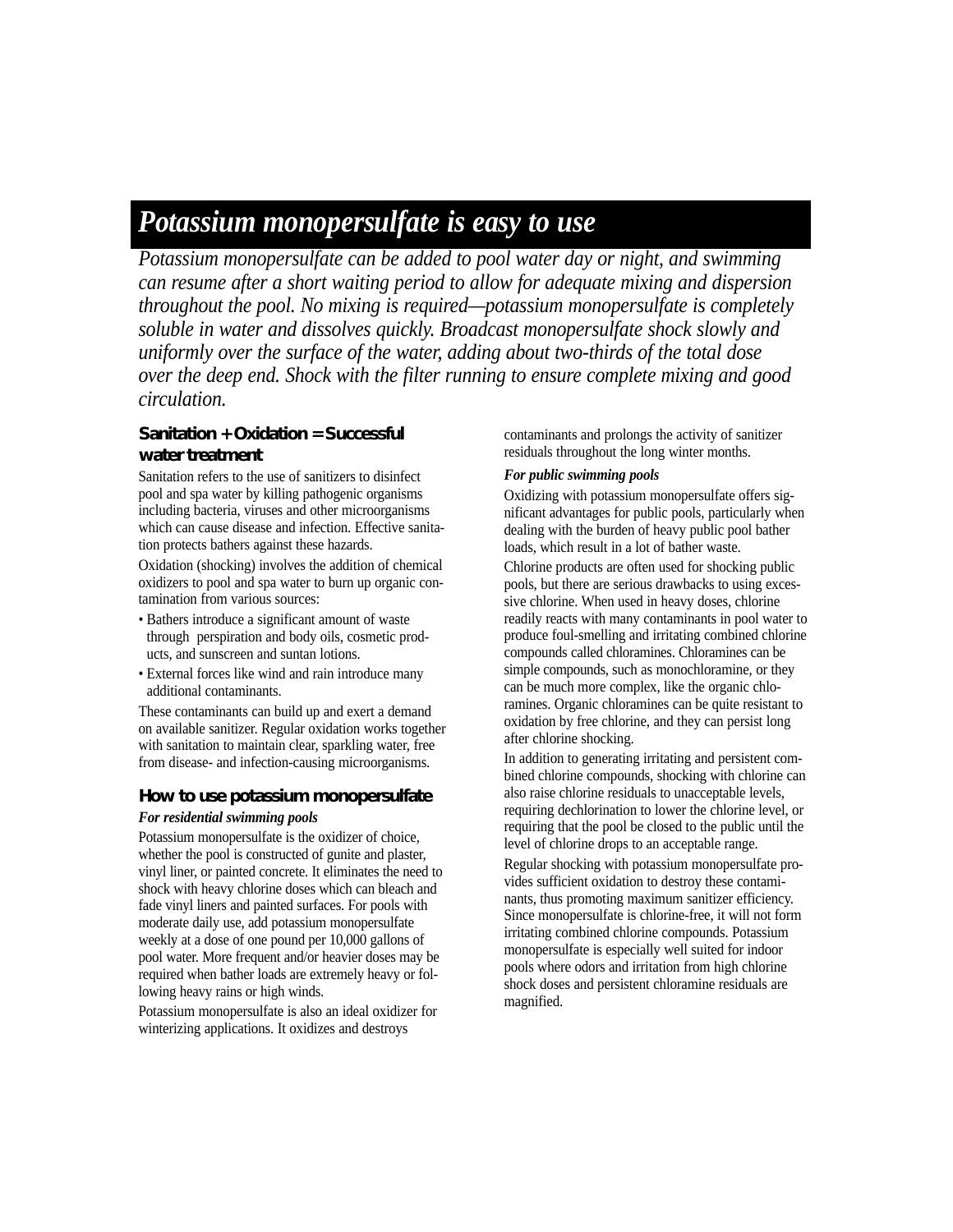Public pools generally require heavier doses of oxidizer than residential pools, due to their heavier bather loads.

A good starting point is to shock weekly with one to two pounds of potassium monopersulfate per 10,000 gallons of pool water. The dose required and the shock frequency will depend largely on the bather load.

#### *For spas*

Potassium monopersulfate has two distinct roles in spa water treatment—to oxidize bather waste and other organic contamination and to generate bromine sanitizer by oxidation of bromide ion when used with bromine products such as sodium bromide and bromine tablets (BCDMH).

The frequency of spa shocking is largely dependent upon use, but in general, spas require higher doses of oxidizer than swimming pools. Potassium monopersulfate should be added to spa water after every use, at a dose of about one to two ounces per 250 gallons, to immediately oxidize and eliminate organic contaminants introduced by bathers. Public spas which are used every day may need to oxidize with potassium monopersulfate daily.

Since many spa chemical suppliers design combination, or two-part, systems which include sanitizing and oxidizing chemicals, the best rule of thumb is to follow label recommendations for dosage requirements.

#### *For pools and spas using bromine*

Potassium monopersulfate is widely used with sodium bromide as one part of a two-product disinfection system. In these systems, the potassium monopersulfate oxidizes, or activates, bromide ion to bromine which rapidly forms the active sanitizer hypobromous acid. Upon reaction with bacteria and other pool and spa water contaminants, hypobromous acid is reduced back to bromide ion. Bromide ion can be activated over and over again, thus recycling the active bromine sanitizer.

Potassium monopersulfate begins to produce bromine immediately and continues to do so for several hours, providing sufficient time for oxidation of bather wastes and other organic contamination. When used with bromine products such as sodium bromide and bromine tablets (BCDMH), potassium monopersulfate functions both as an activator of bromide ions and as an oxidizer of organic waste.

### *The benefits of shocking regularly with potassium monopersulfate*

- *Promotes maximum sanitizer efficiency by oxidizing and eliminating contaminant waste*
- *• Will not produce chloramines or generate irritating chloramine odors*
- *Restores sparkle and clarity*
- *Gentle on pool surfaces—dissolves quickly and completely and will not bleach or fade vinyl liners or painted surfaces*
- *• Will not raise calcium hardness or increase cyanuric acid stabilizer levels*
- *Easy to use—simply broadcast uniformly over pool water surface, with filter running, to ensure complete mixing and circulation*

### **Chemical safety**

Pool and spa water treatment chemicals should be stored in cool, dry locations, tightly sealed in their original containers until ready for use. Never mix water treatment chemicals. Use all pool and spa chemicals separately and according to label instructions.

*Potassium monopersulfate is made by DuPont. It is the active ingredient in most commercially available non-chlorine shock products. Look for "potassium monopersul fate" (or "potassium peroxymonosulfate") on the label.*